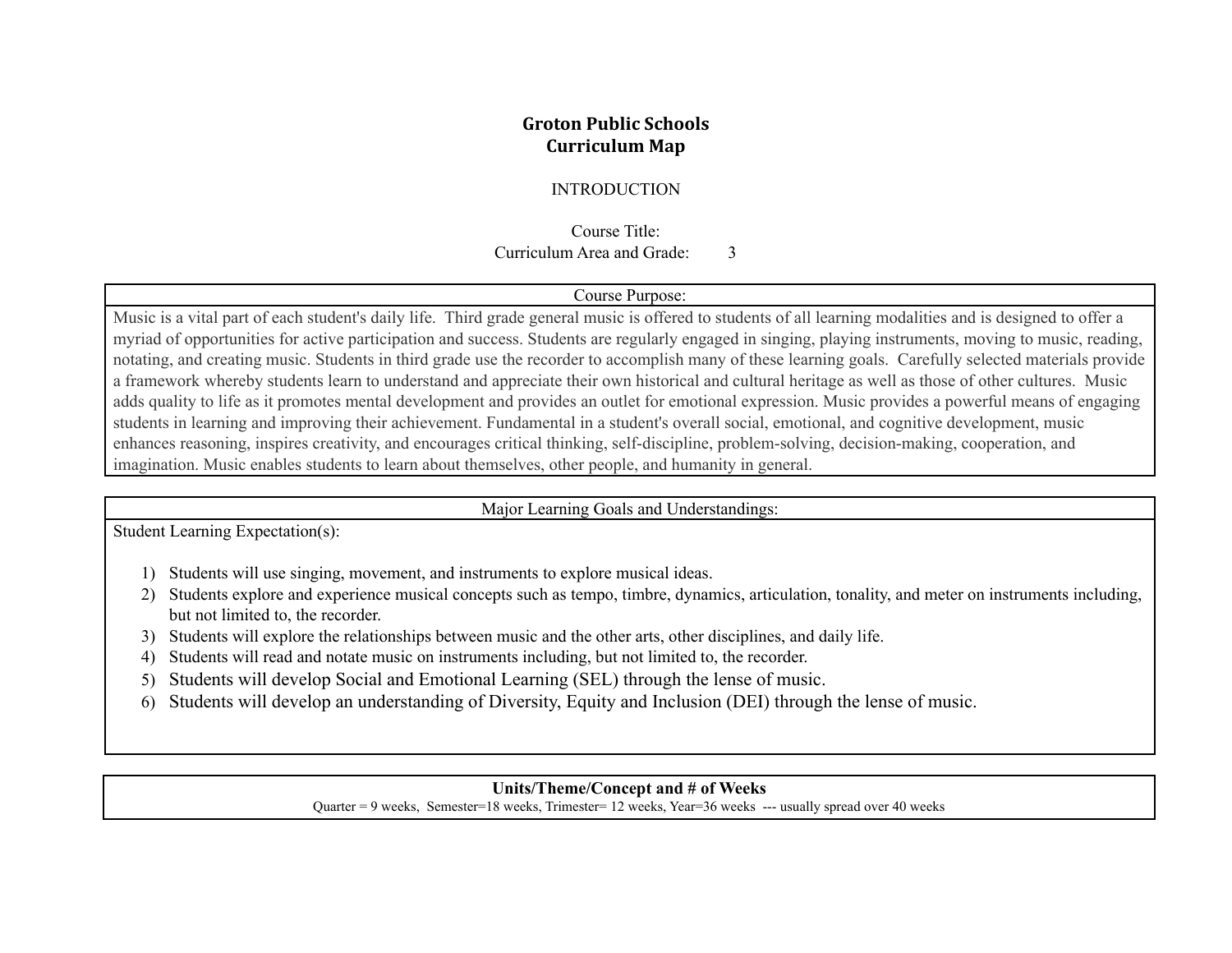| Students will use singing, movement, and instruments to explore<br>musical ideas throughout the year.                               | Students explore and experience musical concepts such as<br>tempo, timbre, dynamics, articulation, tonality, and meter on<br>instruments including, but not limited to, the recorder throughout<br>the year. |
|-------------------------------------------------------------------------------------------------------------------------------------|--------------------------------------------------------------------------------------------------------------------------------------------------------------------------------------------------------------|
| Students will explore the relationships between music and the<br>other arts, other disciplines, and daily life throughout the year. | 4. Students will read and notate music on instruments including,<br>but not limited to, the recorder throughout the year.                                                                                    |
| Students will develop Social and Emotional Learning (SEL)<br>through the lense of music throughout the year.                        | Students will develop an understanding of Diversity,<br>6.<br>Equity and Inclusion (DEI) through the lense of music<br>throughout the year.                                                                  |

# **Mappers/Authors:** Robin Martelle, Matthew Hurrell

Date Approved:

| .<br><b>Part 1 - Unit/Theme/Concept</b> |          |                          |                             |
|-----------------------------------------|----------|--------------------------|-----------------------------|
| Grade:                                  | Subject: | Course:<br>General Music | Length of Unit:<br>36 weeks |

| <b>Common Core State Standards</b><br>National Core Arts Standards for Music (2014)<br>https://www.nationalartsstandards.org/ |
|-------------------------------------------------------------------------------------------------------------------------------|
| <b>Supporting Standards</b>                                                                                                   |
| NAEYC Developmentally Appropriate Practice (DAP) Standards 1-3                                                                |
| https://www.naeyc.org/our-work/families/10-naeyc-program-standards                                                            |

| Part 2 – Standards                                     |                               |                         |
|--------------------------------------------------------|-------------------------------|-------------------------|
| <b>Key (GLE) Content Knowledge and Concepts/Skills</b> |                               | <b>Bloom's Taxonomy</b> |
|                                                        | <b>Levels</b>                 |                         |
| The students will know how to:                         | The students will be able to: | Creating, Evaluating,   |
|                                                        |                               | Analyzing, Applying,    |
|                                                        |                               | Understanding and       |
|                                                        |                               | Remembering             |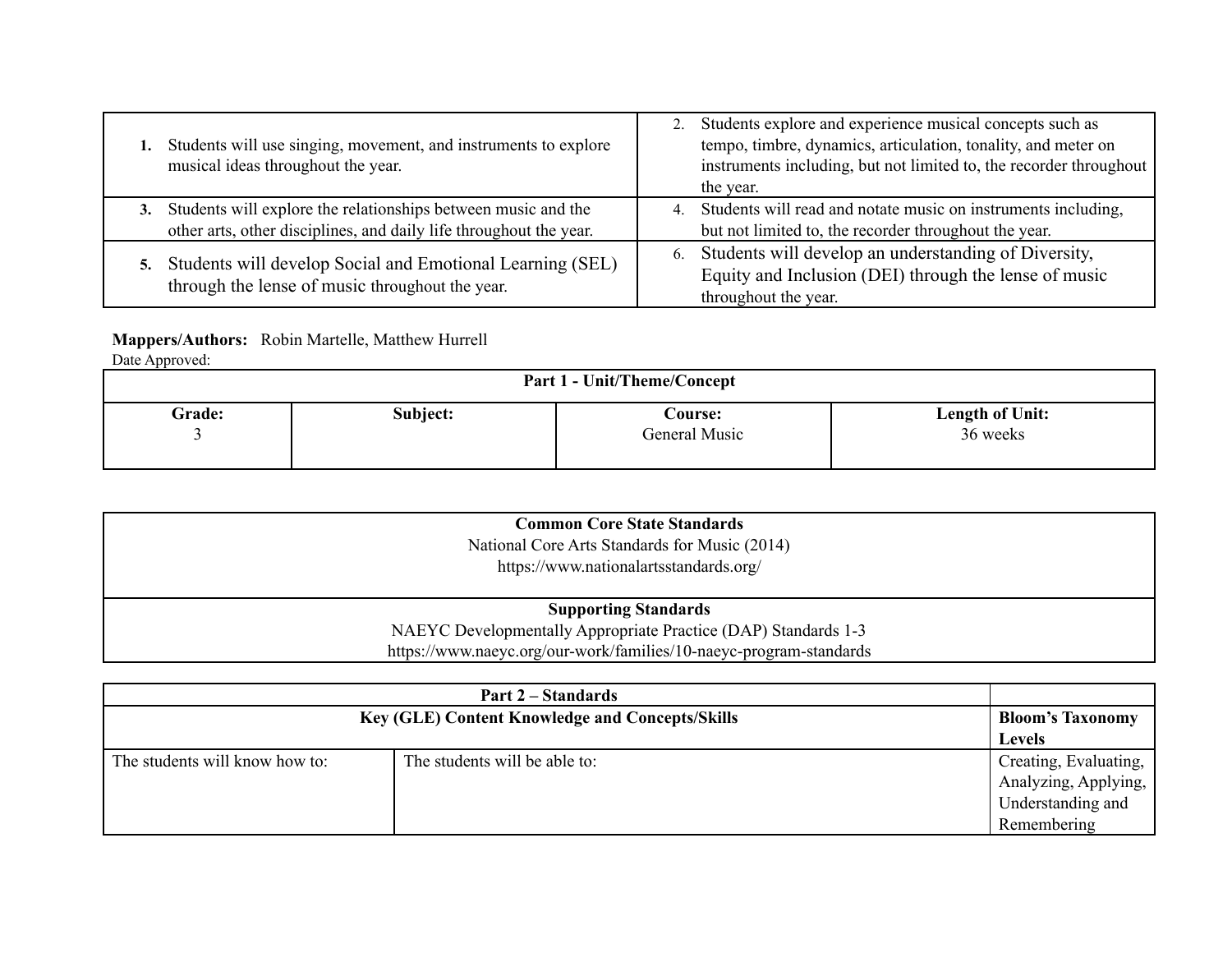|    | Generate musical ideas for various<br>purposes and contexts.                                             |    | Improvise rhythmic and melodic ideas, and describe connection to specific<br>purpose and context (such as personal and social). MU:Cr1.1.3a                                  |  |
|----|----------------------------------------------------------------------------------------------------------|----|------------------------------------------------------------------------------------------------------------------------------------------------------------------------------|--|
| 2. | Select and develop musical ideas<br>for defined purposes and contexts.                                   |    | 2. Generate musical ideas (such as rhythms and melodies) within a given tonality<br>and/or meter. MU:Cr1.1.3b                                                                |  |
| 3. | Evaluate and refine selected<br>musical ideas to create musical<br>work that meets appropriate criteria. |    | Demonstrate selected musical ideas for a simple improvisation or composition to<br>express intent, and describe connection to a specific purpose and context.<br>MU:Cr2.1.3a |  |
| 4. | Share creative musical work that<br>conveys intent, demonstrates<br>craftsmanship, and exhibits          |    | 4. Use standard and/or iconic notation and/or recording technology to document<br>personal rhythmic and melodic musical ideas. MU:Cr2.1.3b                                   |  |
|    | originality.                                                                                             | 5. | Evaluate, refine, and document revisions to personal musical ideas, applying<br>teacher-provided and collaboratively-developed criteria and feedback.                        |  |
| 5. | Select varied musical works to<br>present based on interest,                                             |    | MU:Cr3.1.3a                                                                                                                                                                  |  |
|    | knowledge, technical skill, and<br>context.                                                              |    | 6. Present the final version of personal created music to others, and describe<br>connection to expressive intent. MU:Cr3.2.3                                                |  |
| 6. | Analyze the structure and context of<br>varied musical works and their                                   | 7. | Demonstrate and explain how the selection of music to perform is influenced by<br>personal interest, knowledge, purpose, and context. MU:Pr4.1.3                             |  |
|    | implications for performance                                                                             | 8. | Demonstrate understanding of the structure in music selected for performance.                                                                                                |  |
| 7. | Develop personal interpretations<br>that consider creators' intent.                                      |    | MU:Pr4.2.3a                                                                                                                                                                  |  |
| 8. | Evaluate and refine personal and                                                                         | 9. | When analyzing selected music, read and perform rhythmic patterns and melodic<br>phrases using iconic and standard notation. MU:Pr4.2.3b                                     |  |
|    | ensemble performances,<br>individually or in collaboration with<br>others.                               |    | 10. Describe how context (such as personal and social) can inform a performance.<br>MU:Pr4.2.3c                                                                              |  |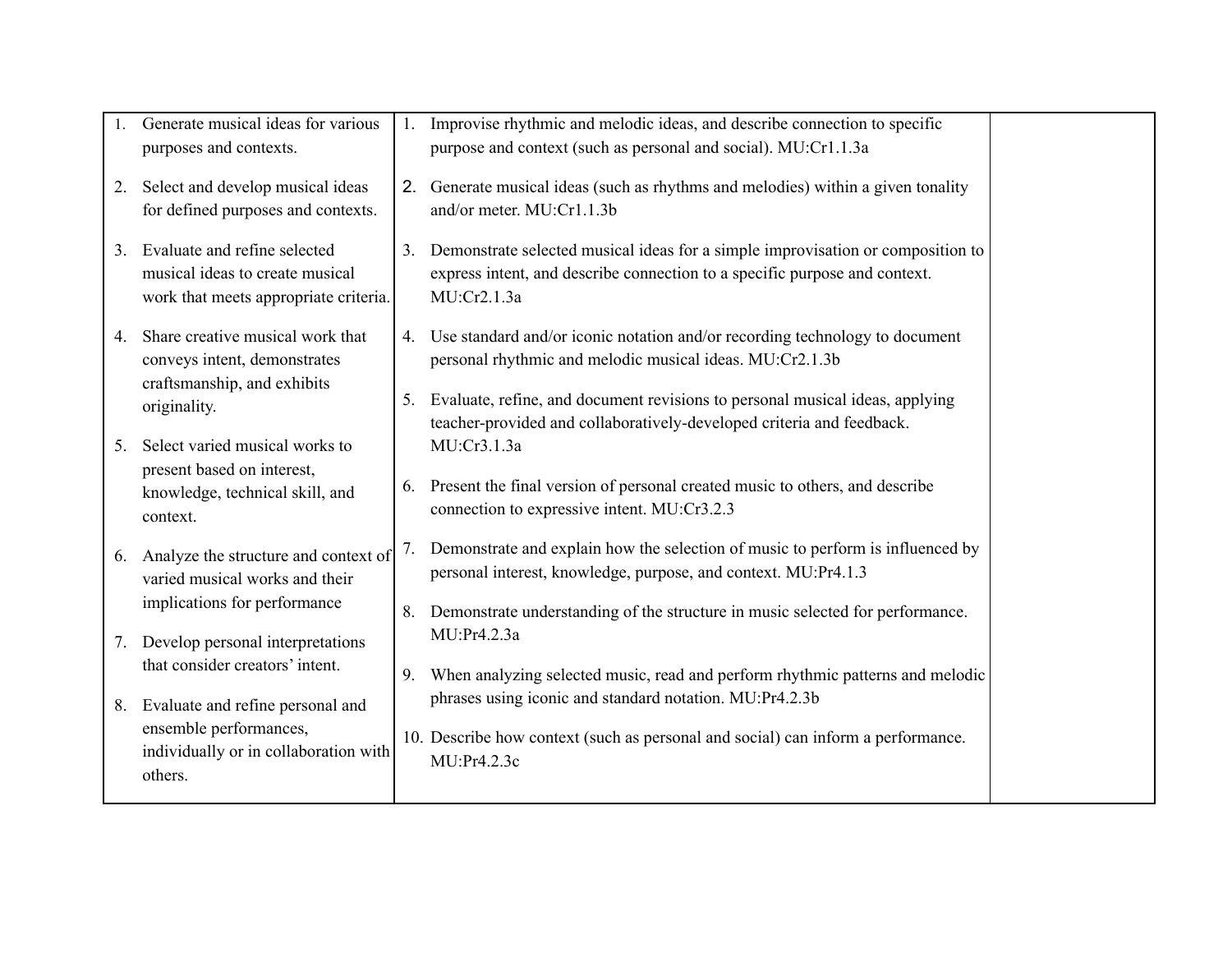| 9. | Perform expressively, with<br>appropriate interpretation and                                     | 11. Demonstrate and describe how intent is conveyed through expressive qualities<br>(such as dynamics and tempo). MU:Pr4.3.3                                    |  |
|----|--------------------------------------------------------------------------------------------------|-----------------------------------------------------------------------------------------------------------------------------------------------------------------|--|
|    | technical accuracy, and in a manner<br>appropriate to the audience and<br>context.               | 12. Apply teacher-provided and collaboratively-developed criteria and feedback to<br>evaluate accuracy of ensemble performances. MU:Pr5.1.3a                    |  |
|    | 10. Choose music appropriate for a<br>specific purpose or context.                               | 13. Rehearse to refine technical accuracy, expressive qualities, and identified<br>performance challenges. MU:Pr5.1.3b                                          |  |
|    | 11. Analyze how the structure and                                                                | 14. Perform music with expression and technical accuracy. MU:Pr6.1.3a                                                                                           |  |
|    | context of varied musical works<br>inform the response.                                          | 15. Demonstrate performance decorum and audience etiquette appropriate for the<br>context and venue. MU:Pr6.1.3b                                                |  |
|    | 12. Support interpretations of musical<br>works that reflect<br>creators'/performers' expressive | 16. Demonstrate and describe how selected music connects to and is influenced by<br>specific interests, experiences, or purposes. MU:Re7.1.3                    |  |
|    | intent.                                                                                          | 17. Demonstrate and describe how a response to music can be informed by the                                                                                     |  |
|    | 13. Support evaluations of musical<br>works and performances based on                            | structure, the use of the elements of music, and context (such as personal and<br>social). MU:Re7.2.3                                                           |  |
|    | analysis, interpretation, and<br>established criteria.                                           | 18. Demonstrate and describe how the expressive qualities (such as dynamics and<br>tempo) are used in performers' interpretations to reflect expressive intent. |  |
|    | 14. Synthesize and relate knowledge                                                              | MU:Re8.1.3                                                                                                                                                      |  |
|    | and personal experiences to make<br>music.                                                       | 19. Evaluate musical works and performances, applying established criteria, and<br>describe appropriateness to the context. MU:Re9.1.3                          |  |
|    | 15. Relate musical ideas and works<br>with varied context to deepen                              | 20. Demonstrate how interests, knowledge, and skills relate to personal choices and<br>intent when creating, performing, and responding to music. MU:Cn10.0.3   |  |
|    | understanding.                                                                                   | 21. Demonstrate understanding of relationships between music and the other arts,<br>other disciplines, varied contexts, and daily life. MU:Cn11.0.3             |  |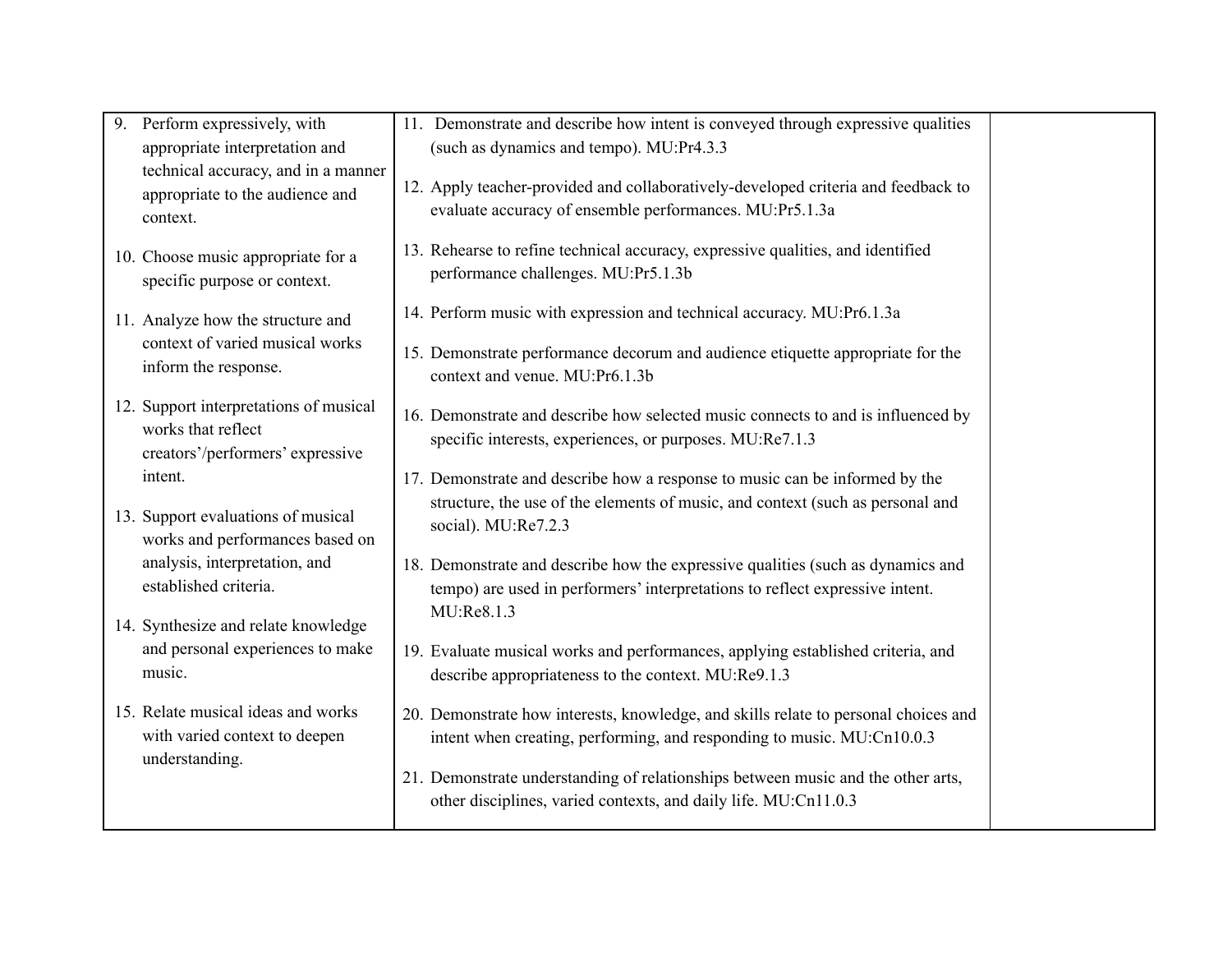#### **Big Idea and Essential Questions**

#### **● Big Ideas**

- 1) Creating Music
- 2) Performing Music
- 3) Responding to Music
- 4) Connecting to Music

#### **● Essential Questions**

- 1) What does our best singing voice sound like?
- 2) What does our best recorder playing sound like?
- 3) How do we create emotion in music?
- 4) How do tonality, meter, and form affect music?
- 5) How do we read music? How do we notate music?
- 6) How is music used in our daily life?

## **Part 3 – Common Unit Assessments**

#### **Formative Assessments: may include, but not be limited to:**

- Ongoing teacher observation of student work: quick and informal way to assess students and check for understanding.
- Peer to peer interaction/discussion: listen to students as they discuss specific or broad information pertinent to the lesson in order to check for understanding.
- Verbal feedback to check for understanding.
- Assessment of oral and/or written responses to questions and discussions.
- Exit ticket: a quick way to grasp what students have learned and/or need to review.